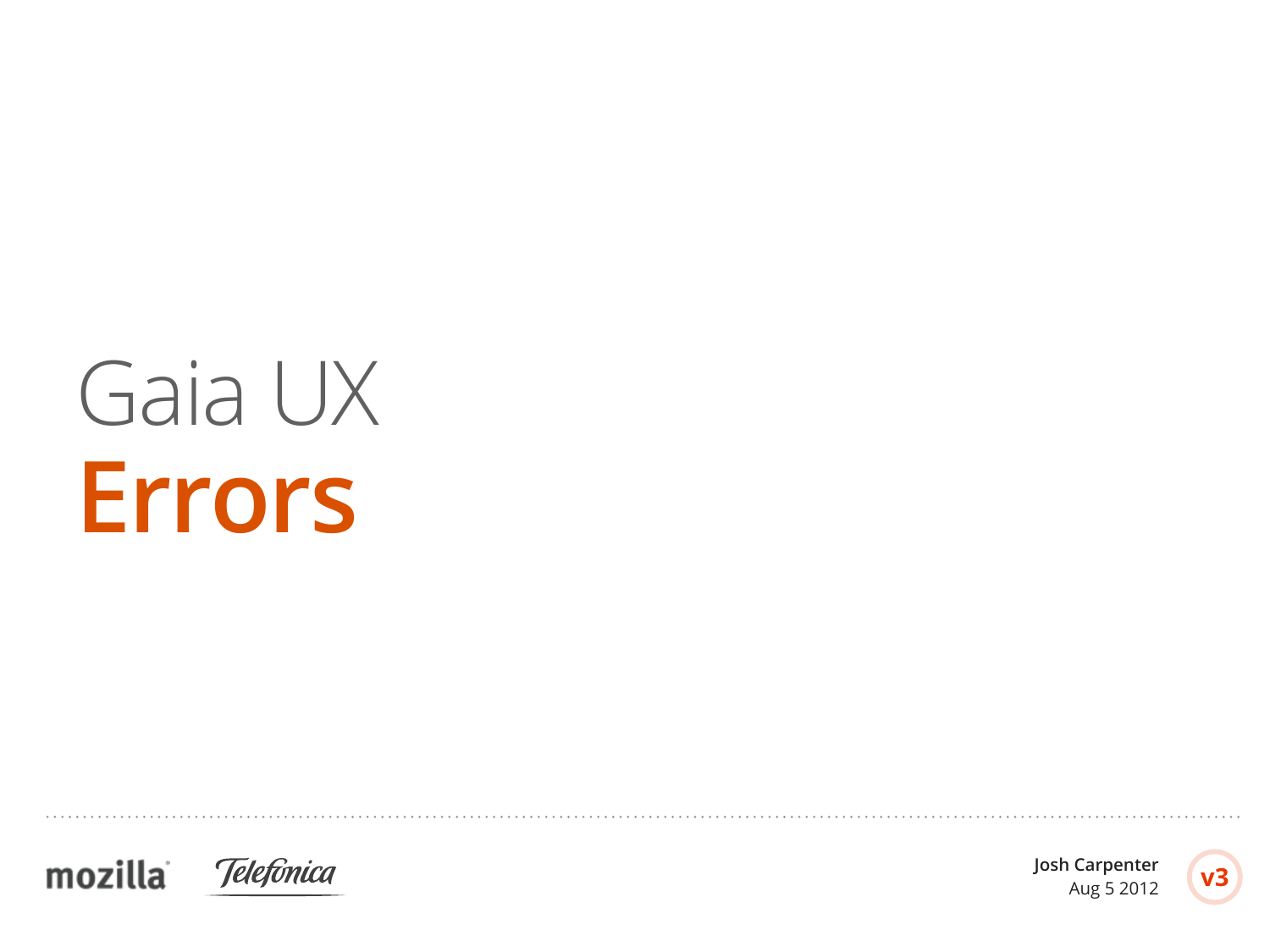#### **Errors**

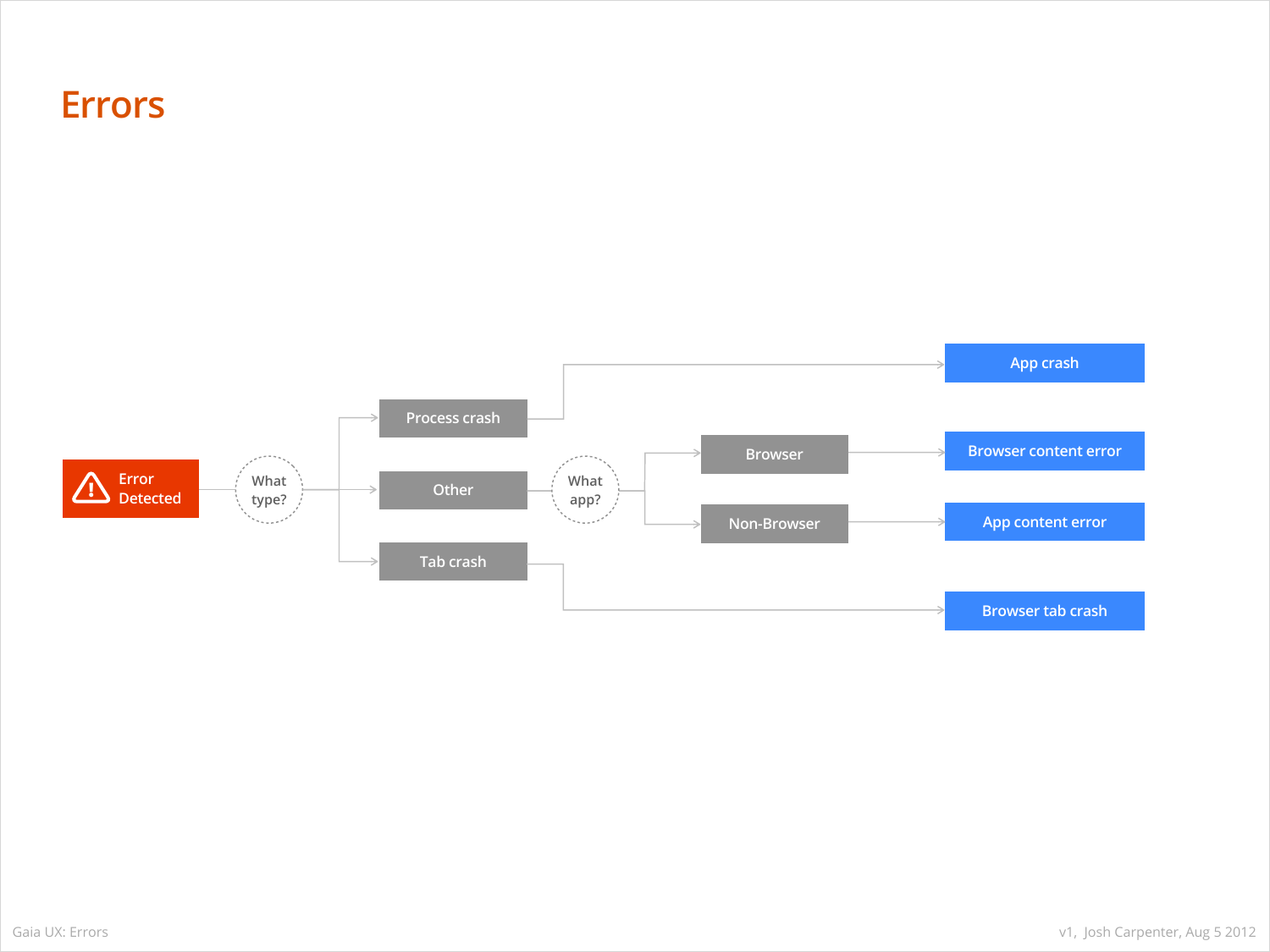# **App Crash**

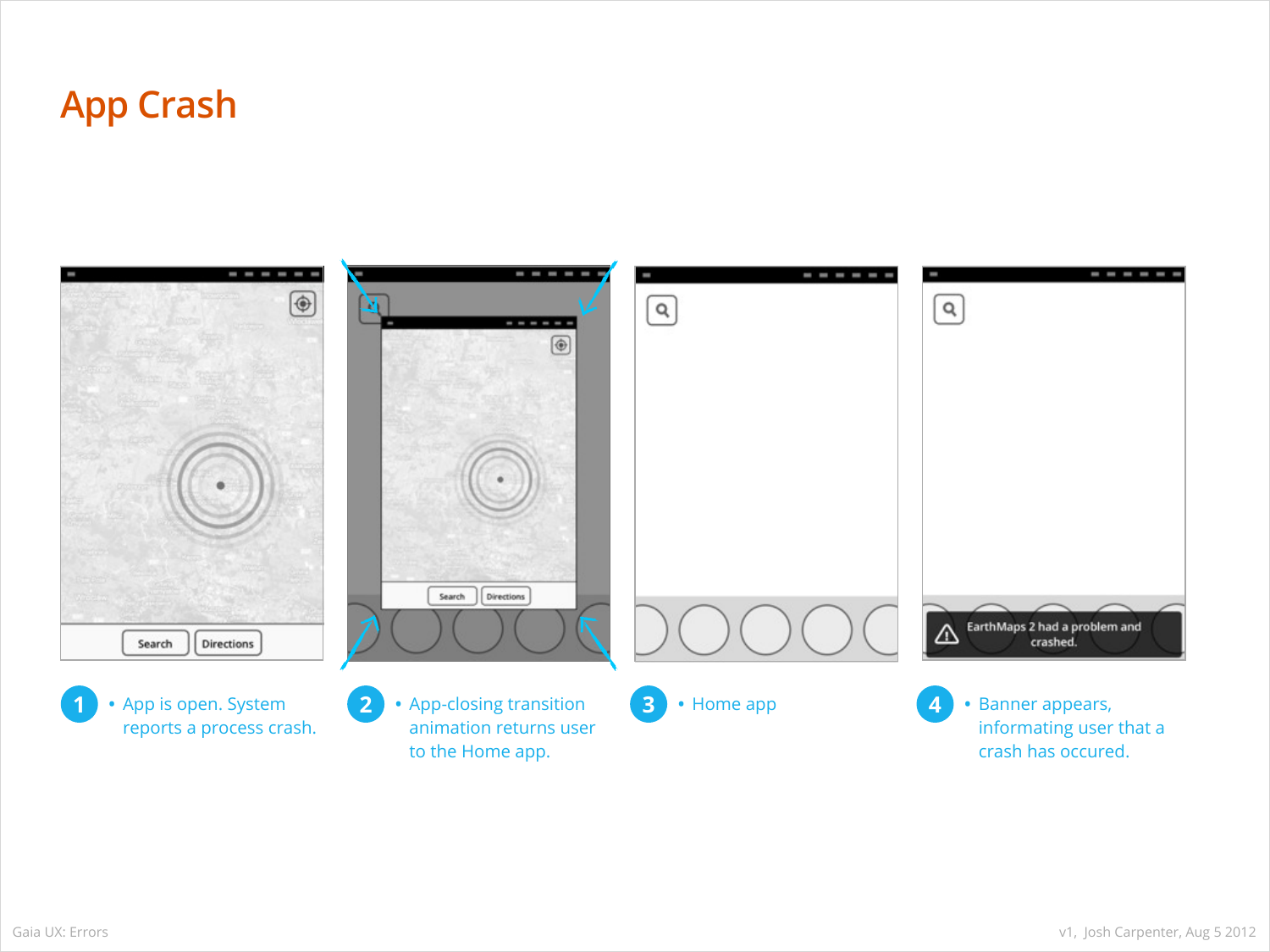## **Browser tab crash** Pasted from Larissa's Browser tab-behaviour specs:<br>http://people.mozilla.com/%7Elco/FX\_B2G/Release\_1\_Specs/R1\_Tabs\_v3.pdf

 $rev - 3$ 



When a tab crashes, the thumbnail displays some kind of error indicator.

| My Personal Homepage                                         | C<br>Ł               |
|--------------------------------------------------------------|----------------------|
|                                                              |                      |
|                                                              | $\div$ (             |
|                                                              |                      |
| Well, this is embarrassing.                                  |                      |
| We tried to display this webpage but it's not<br>responding. |                      |
|                                                              |                      |
| Close Tab                                                    | <b>Try Reloading</b> |
|                                                              |                      |
|                                                              |                      |
|                                                              |                      |
|                                                              |                      |
|                                                              |                      |
|                                                              |                      |
|                                                              |                      |
|                                                              |                      |
| $\overline{\phantom{1}}$                                     | ☆                    |
|                                                              |                      |

2 Tapping on the thumbnail displays the "crashed tab" page. The user can either reload the tab or close it.

VisD can decide what iconography we should use, if any. I think the sad face is a Chrome metaphor.

 $\infty$ 

Note: A crashed tab should not take over the main browser window if the user is in another tab. The message should be displayed only when the user is viewing the crashed tab.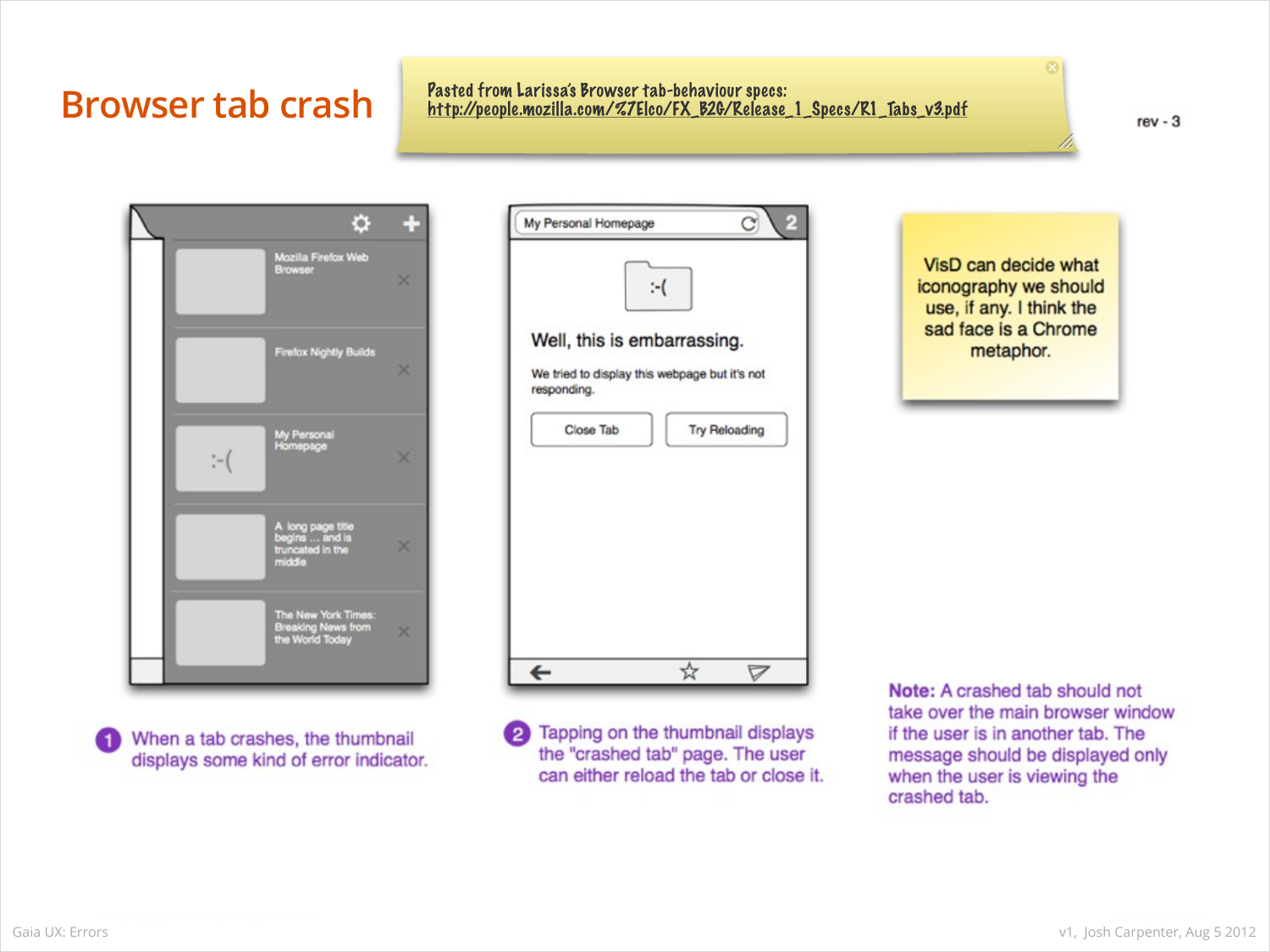# **App Content Error**

App Content Errors appear when the System informs the embedder via API that the app has encountered an "other error".

The API will include the specific Gecko error. Full Gecko error list is here:

[http://hg.mozilla.org/mozilla](http://hg.mozilla.org/mozilla-central/file/5b3bf49ce3cf/docshell/base/nsDocShell.cpp#l3930)[central/file/5b3bf49ce3cf/](http://hg.mozilla.org/mozilla-central/file/5b3bf49ce3cf/docshell/base/nsDocShell.cpp#l3930) [docshell/base/](http://hg.mozilla.org/mozilla-central/file/5b3bf49ce3cf/docshell/base/nsDocShell.cpp#l3930) [nsDocShell.cpp#l3930](http://hg.mozilla.org/mozilla-central/file/5b3bf49ce3cf/docshell/base/nsDocShell.cpp#l3930)

Our UX approach to these errors will be to adhere to mobile usability heuristics and shield the user from the complexity of the Gecko error details. Note the generic wording in the attached.

Ideally a one-size-fits-all prompt will be broad enough to encompass all Gecko errors, but we can always look at adding additional error-specific prompts if warranted.

#### Hmm, this app is having problems.



The app has encountered an error and is not loading properly. Lorem ipsum dolor sit amet, consectetur adipisicing elit, sed do eiusmod tempor incididunt ut labore et dolore magna aliqua.

Option: Include error

It might help devs if we include Gecko error specifics within error Body string in pre-release Gaia? We could

 $\mathbf{\overline{X}}$ 

#### Option: Reload button

I'm on the fence about including a "Reload" button ala: our tab-crash UX. It really depends on the nature of the errors. I'm happy to at least leave in for dev purposes, if it's helpful.

Option: Close app

We could also look at adding a "Close app" button (not shown here).

Close prompt and return user to previous page.

**Back** 

Close prompt and reload.

**Try Reloading**